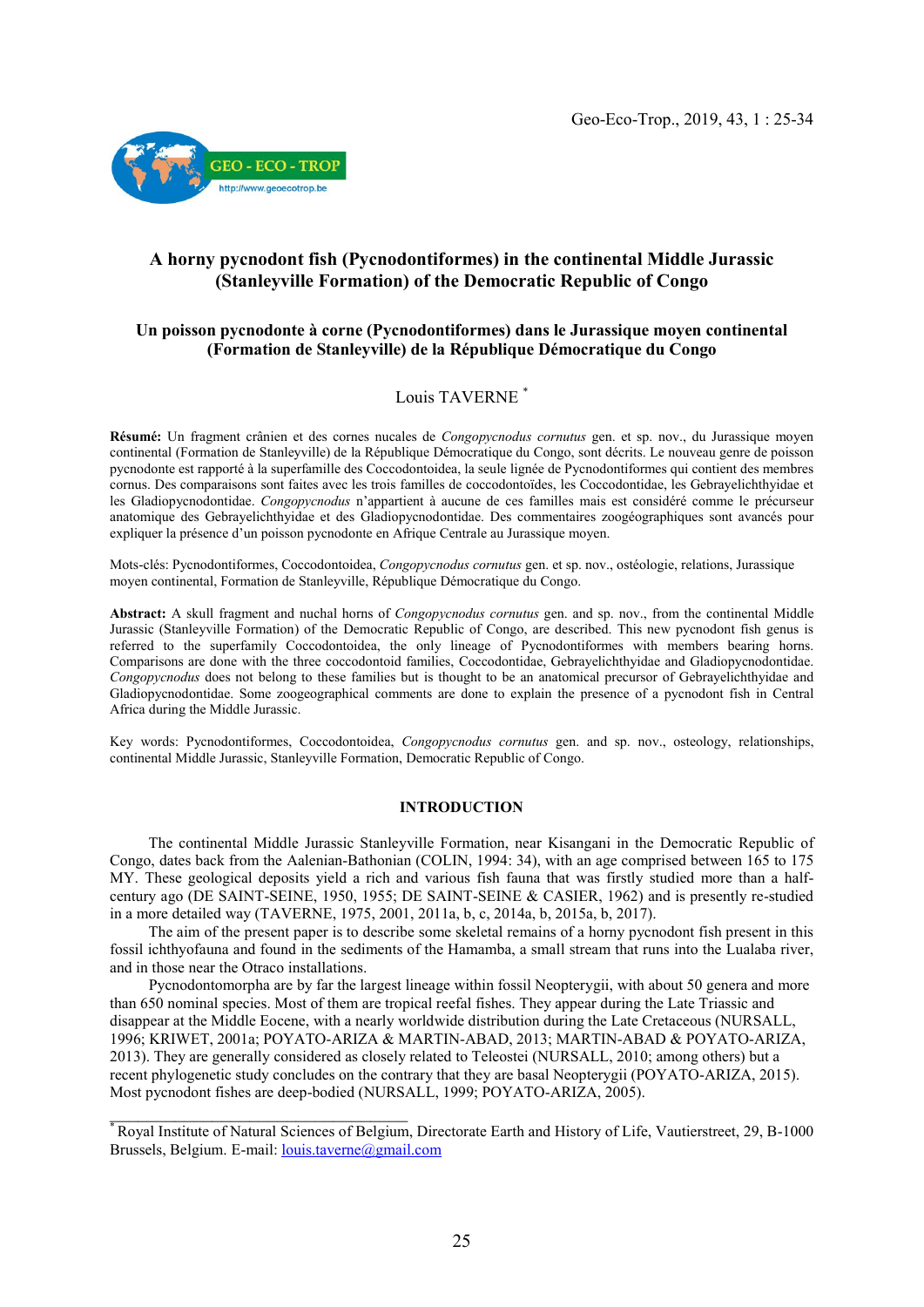They have a duraphagous mode of feeding, as shown by their molariform teeth on the vomer and the prearticulars (NURSALL, 1996, 1999; KRIWET, 2001b). During a long period, all the pycnodontid fishes were grouped in only one order, the Pycnodontiformes. Recently, NURSALL (2010) has divided the taxon in two orders, the Gyrodontiformes and the Pycnodontiformes *sensu stricto*, grouped in one superorder, the Pycnodontomorpha.

#### MATERIAL AND METHODS

The specimens hereafter described belong to the paleontological collection of the Department of Geology and Mineralogy of the Royal Museum for Middle Africa (MRAC), Tervuren, Belgium, and were studied with a Leica MZ8 stereomicroscope. The drawings of the figures were made by the author with a camera lucida.

## List of abbreviations used in the text-figures

| AN                | =   | angular                         |
|-------------------|-----|---------------------------------|
| ART               | =   | articular                       |
| <b>DHYOM</b>      | $=$ | dermohyomandibula               |
| DN                | $=$ | dentary                         |
| <b>DPTE</b>       | $=$ | dermopterotic                   |
| <b>DSOC</b>       | $=$ | dermosupraoccipital             |
| <b>DSPH</b>       | $=$ | dermosphenotic                  |
| <b>ENPT</b>       | $=$ | entopterygoid (= endopterygoid) |
| FR                | $=$ | frontal                         |
| HO                | $=$ | nuchal horn                     |
| <b>HYOM</b>       | $=$ | hyomandibula                    |
| IORB <sub>1</sub> | $=$ | first infraorbital              |
| <b>METH</b>       | $=$ | mesethmoid                      |
| <b>MPT</b>        | $=$ | metapterygoid                   |
| МX                | $=$ | maxilla                         |
| <b>OP</b>         | $=$ | opercle                         |
| <b>OSPH</b>       | $=$ | orbitosphenoid                  |
| PA                | $=$ | parietal                        |
| <b>PMX</b>        | $=$ | premaxilla                      |
| POP               | $=$ | preopercle                      |
| <b>PRART</b>      | =   | prearticular                    |
| <b>PRFR</b>       | $=$ | prefrontal                      |
| <b>PS</b>         | $=$ | parasphenoid                    |
| PT                | $=$ | posttemporal                    |
| QU                | $=$ | quadratic                       |
| <b>ST</b>         | $=$ | supratemporal                   |
| <b>SY</b>         | =   | symplectic                      |
| VO                | =   | vomer                           |

## SYSTEMATIC PALEONTOLOGY

Subclass Actinopterygii KLEIN, 1885 Series Neopterygii REGAN, 1923 Superorder Pycnodontomorpha NURSALL, 2010 Order Pycnodontiformes BERG, 1937 *sensu* NURSALL, 2010 Superfamily Coccodontoidea TAVERNE & CAPASSO, 2013 Family *incertae sedis* Genus *Congopycnodus* gen. nov.

## Diagnosis

As for the species (monospecific genus)

## Etymology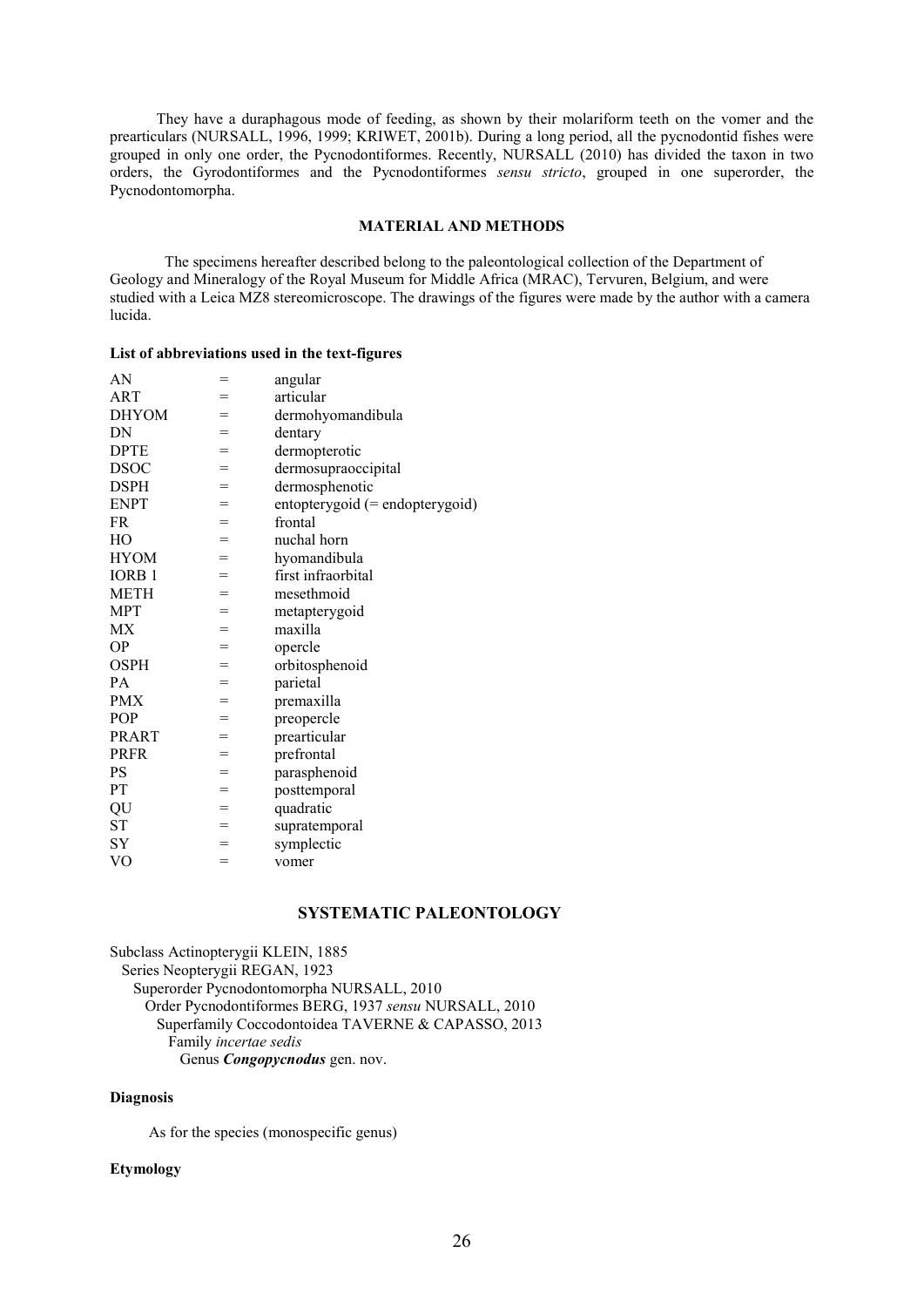The name of the new genus refers to the Democratic Republic of Congo. The generic name *Pycnodus* is added to emphasize the pycnodontiform appurtenance of this fossil fish.

*Congopycnodus cornutus* gen. and sp. nov.

## Diagnosis

 Small coccodontoid pycnoditorm fish. Occipital region deep and conical. Upper margin of dermosuproccipital straight, flat and supporting a nuchal horn. Nuchal horn short, acuminate, ornamented with crest and alveoli and with a smooth posterior border.

## Etymology

From the Latin *cornutus*, *a*, *um*, horny.

## Holotype

Specimen MRAC RG 10.284. The postorbital region of a skull (Fig. 1)

#### Paratypes

 Specimen MRAC RG 8.041. A complete well preserved nuchal horn, with a fragment of the dermosupraoccipital (Fig. 2A).

 Specimen MRAC RG 8.041. A complete broken nuchal horn, with a fragment of the dermosupraoccipital (Fig. 2B).

 Specimen MRAC RG 8.045a, b. A complete but badly preserved nuchal horn; face "a" an imprint and face "b" a bony fragment.



Figure 1: *Congopycnodus cornutus* gen. and sp. nov. Holotype MRAC RG 10.284 (occipital region of the skull).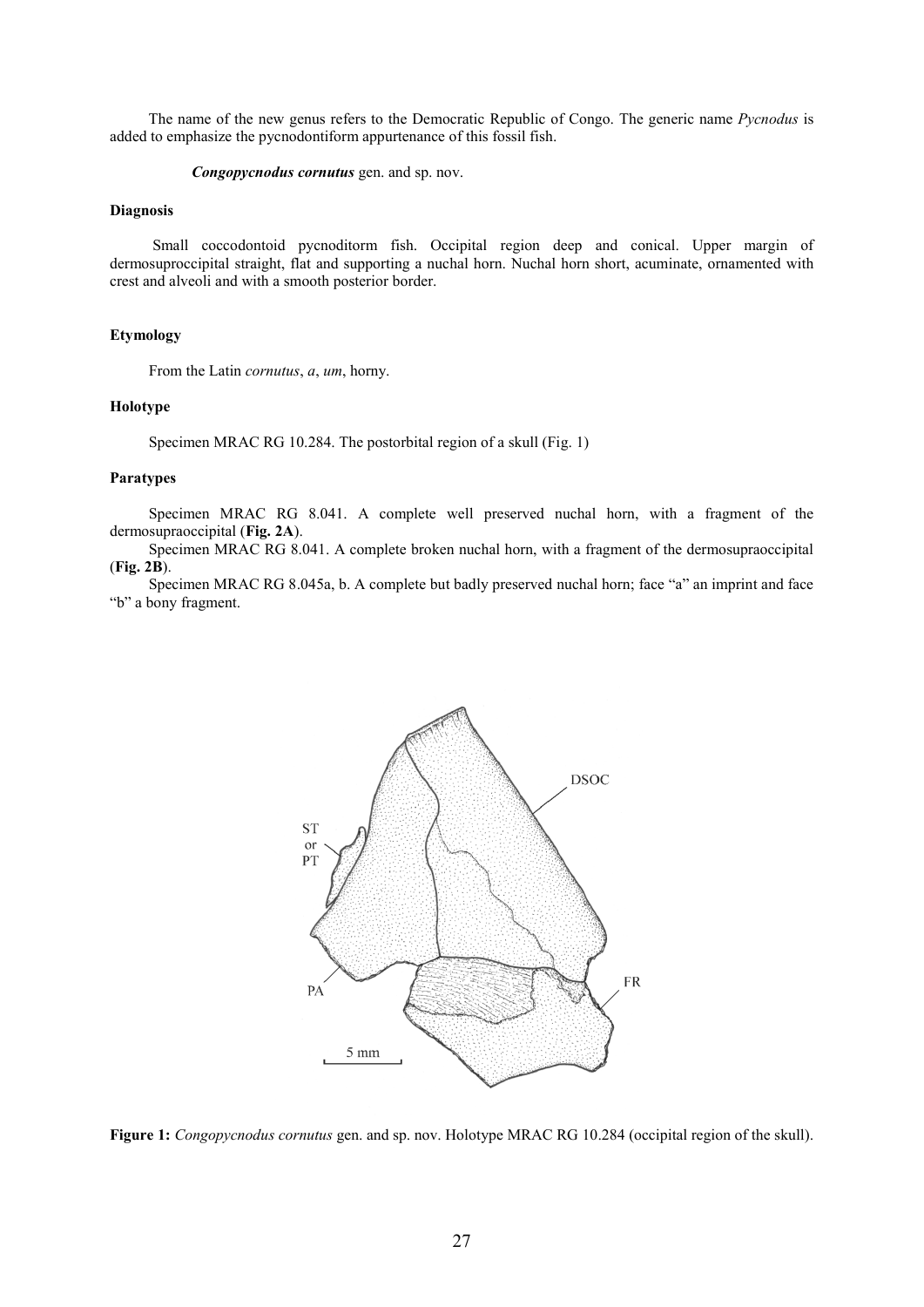

Figure 2: *Congopycnodus cornutus* gen. and sp. nov. Nuchal horns of (A) paratype MRAC RG 8.028 and of (B) paratype MRAC RG 8.041.



Figure 3: *Congopycnodus cornutus* gen. and sp. nov. Reconstruction of the skull. The scale refers to holotype.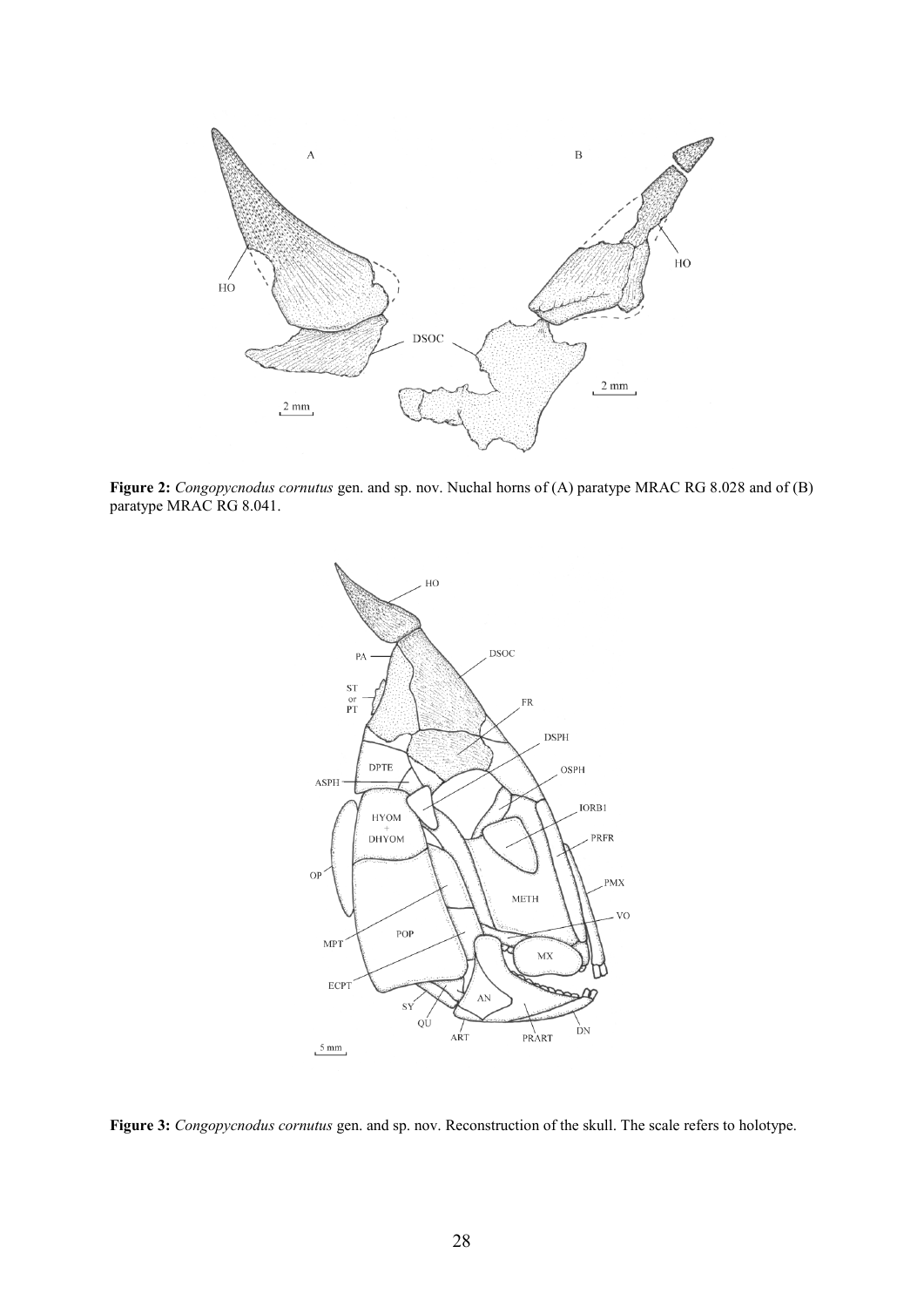#### Formation and locality

 Stanleyville Formation, level 4 (black bituminous shales), Stanleyville Otraco (holotype) and Hamamba river (paratypes), 50 km South-East to Kisangani, Democratic Republic of Congo.



Figure 4: Schematic map of the Earth during the Middle Jurassic, showing the distribution of Pycnodontomorpha during that geological period and their two roads of dispersion from Europe to Asia and Africa. AF: Africa, AN: Antarctica, AO: Central Atlantic Ocean (in formation), AU: Australia, CH: China, EU: Europa, IN: India, MA: Madagascar, NAM: North America, SAM: South America, SI: Siberia, TH: Thailand, TI: Tibet. 1: The pycnodont fishes from Western-Central Europe (present there since the Late Triassic). 2: The pycnodont fishes from the Far East (Thailand). 3: The pycnodont fishes (*Congopycnodus*) from Central Africa.

#### **Osteology**

## *The skull* (Figs 1, 2A, B, 3)

Only a few cranial fragments are known. Unfortunately, no other part of this fish is preserved.

 The postorbital region visible on holotype RG 8.041 is deep, conical in shape and contains the posterior part of the frontal, the dermosupraoccipital and the parietal. The preserved portion of the frontal overhangs the orbit. A small part of the frontal at the suture with the dermosupraoccipital has retained the external layer of the bone. This part is ornamented with long, thin and feebly marked ridges. The dermosupraoccipital is a large and deep bone, broader at its basis than at its top. Its dorsal margin is broad and straight, forming a flat surface for the articulation of a nuchal horn. The fragment of dermosupraoccipital preserved on sample RG 8.028 exhibits the same ornamentation as the frontal, with weakly marked ridges. The parietal also is a large bone broader at the level of its basis than at its dorsal extremity. The bone is devoid of brush-like process and does not participate to the articulation surface for the horn. A small narrow bone is visible along the posterior margin of the parietal. It is the posttemporal or the supratemporal.

The nuchal horn is strongly built, straight but not very long. The basis is considerably enlarged and the tip acuminate. The external surface of the horn is ornamented with long and thin crests. Series of alveoli are visible in the grooves between the crests. The posterior border is devoid of spines and denticles. This horn can not be confounded with the spine of *Hybodus* AGASSIZ, 1837, a primitive shark also present in the deposits of the Stanleyville Formation (DE SAINT-SEINE & CASIER, 1965: 4-5, pl. 6, fig. 6). The spine of *Hybodus* is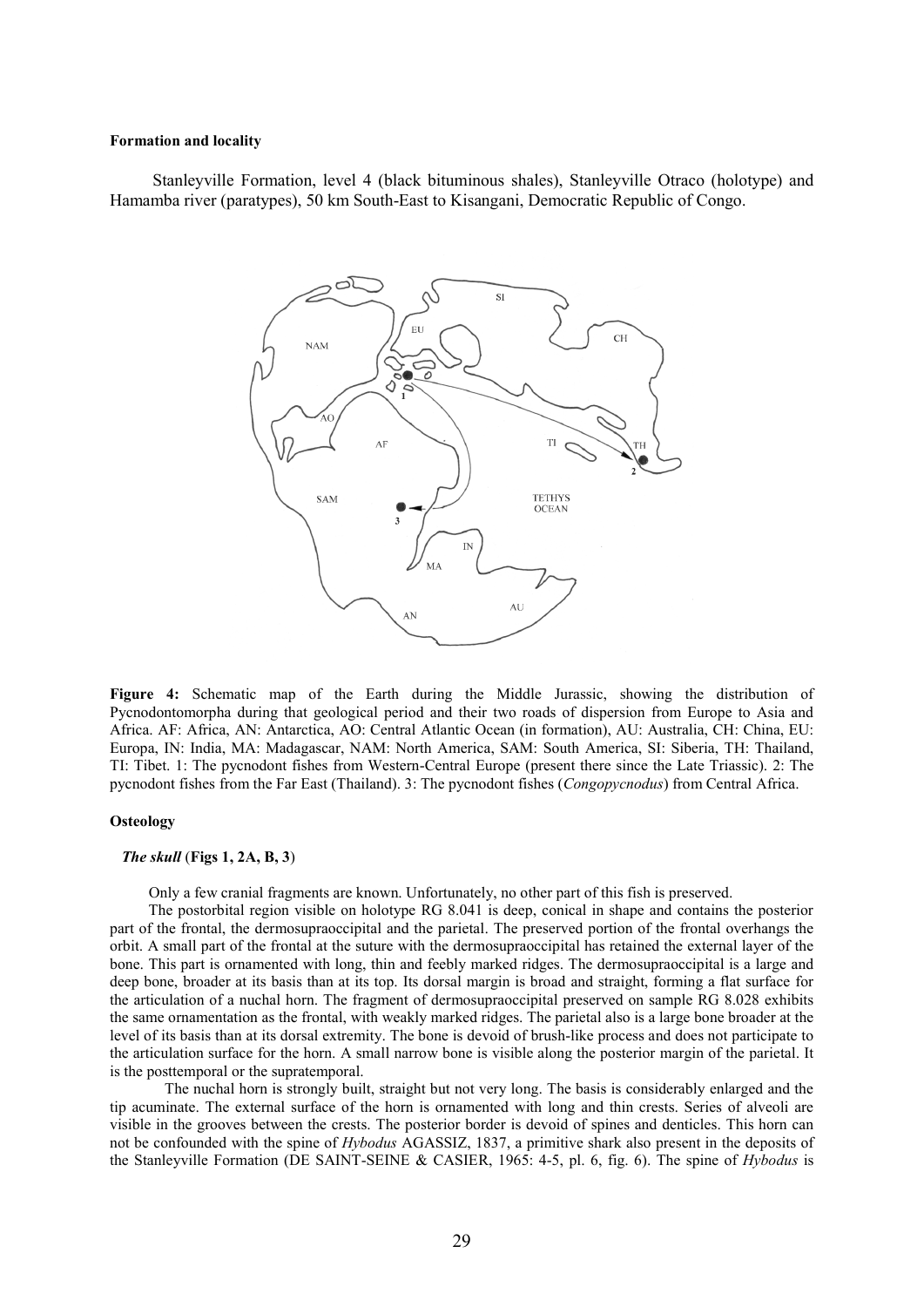much longer, with well marked crests but no alveoli between them and a strongly developed denticulation on the posterior margin (CASIER, 1961: pl. 1, figs 1a-d, 2)

#### DISCUSSION

#### *Congopycnodus* within Neopterygii

 The deep conical shape of the occipital region, the size of the different bones that compose this part of the skull and the relations between them are typical of the Pycnodontomorpha. No other actinopterygian fishes possess such a morphologic architecture of the postorbital region of the skull. Moreover, the presence of only one dermosupraoccipital reveals that the new Congolese fossil fish belongs to the Pycnodontiformes and not to the Gyrodontiformes that exhibit two dermosupraoccipitals.

## Pycnodont fishes in a freshwater environment

 Most Pycnodontomorpha are marine fishes. However, the occurrence of a pycnodont in continental sediments (Stanleyville Formation) is not really astonishing. Indeed, other occurrences of pycnodonts in fresh and brackish water deposits are known (POYATO-ARIZA *et al.*, 1998; KOCSIS *et al.*, 2009; SZABO *et al.*, 2016).

#### *Congopycnodus* within Pycnodontiformes

 The absence of a brush-like process on the parietal indicates that *Congopycnodus* does not belong to the Pycnodontidae. Besides, no member of this family exhibits a nuchal horn articulated on the top of the skull.

 Horny Pycnodontiformes are extremely rare. A nuchal horn articulated on the dermosupraoccipital probably is the result of the hypertrophy of the first dorsal ridge scute. All the known horn-bearing pycnodonts are included in the Coccodontoidea, a superfamily that contains three highly specialized families endemic from the marine Cenomanian (Upper Cretaceous) of Lebanon, the Coccodontidae (GAYET, 1984; KRIWET, 2004; NURSALL & CAPASSO, 2008: CAPASSO *et al.*, 2010; TAVERNE & CAPASSO, 2014b), the Gebrayelichthyidae (NURSALL & CAPASSO, 2004; TAVERNE & CAPASSO, 2014c) and the Gladiopycnodontidae (TAVERNE & CAPASSO, 2013, 2014a, 2016; TAVERNE *et al.*, 2015; MARRAMA *et al.*, 2016).

 The family Coccodontidae contains five genera, *Coccodus* PICTET, 1850, *Trewavasia* WHITE & MOY-THOMAS, 1941, *Hensodon* KRIWET, 2004, *Paracoccodus* TAVERNE & CAPASSO, 2014 and *Corusichthys*  TAVERNE & CAPASSO, 2014. *Coccodus* and *Paracoccodus* have a well developed horn fused to the anterior region of the dermosupraoccipital (TAVERNE & CAPASSO, 2014b: figs 4, 15, 19), while *Trewavasia*, *Hensodon* and *Corusichthys* exhibit frontal horns and a well marked occipital process (ibid., 2014b: figs 23, 29, 35). However, the coccodontid skull has not a conical occipital region and is devoid of the free nuchal horn articulated on the top of the dermosupraoccipital that is present in *Congopycnodus*. We can conclude that the new Congolese pycnodont is not a member of the Coccodontidae.

 Gebrayelichthyidae comprises only two genera, *Gebrayelichthys* NURSALL & CAPASSO, 2004 and *Maraldichthys* TAVERNE & CAPASSO, 2014. This lineage is certainly the most extraordinary family within Pycnodontiformes. The skull has the pycnodont typical morphology but is narrower and deeper than in other Pycnodontiformes. The caudal part of the body is extremely reduced and very short, while the abdominal region is considerably deepened, dorsally by an elongate nuchal horn associated with the dorsal pterygiophores or with the dorsal ridge scutes and ventrally by the extremely expanded cleithrum (TAVERNE & CAPASSO, 2014c: figs 1, 2, 4-9, 12, 14-21). In *Congopycnodus*, the nuchal horn is short and not associated to the dorsal pterygiophores or to the dorsal scutes. In consequence, the new Congolese pycnodont can not be reported to the family Gebrayelichthyidae.

 Gladiopycnodontidae are the most numerous among the three families. They contain ten genera, *Stenoprotome* HAY, 1903, *Ichthyoceros* GAYET, 1984, *Gladiopycnodus* TAVERNE & CAPASSO, 2013, *Monocerichthys* TAVERNE & CAPASSO, 2013, *Rostropycnodus* TAVERNE & CAPASSO, 2013, *Joinvillichthys* TAVERNE & CAPASSO, 2014, *Pankowskichthys* TAVERNE & CAPASSO, 2014, *Hayolperichthys* TAVERNE & CAPASSO, 2016, *Ducrotayichthys* TAVERNE & CAPASSO, 2016 and *Tricherichthys* TAVERNE & CAPASSO, 2016. Five genera, *Rostropycnodus*, *Joinvillichthys*, *Pankowsichthys*, *Ducrotayichthys* and *Tricerichthys*, exhibit a nuchal horn. The five other genera of the family have lost the nuchal horn. But, the horny gladiopycnodontid fishes differ from *Congopycnodus*. They have a rather flat occipital region and a long horn with a spiny posterior margin (TAVERNE & CAPASSO, 2013: fig. 9, 2014: figs 6, 14, 19, 2016: figs 5, 10). Thus, *Congopycnodus* can not be referred to the Gladiopycnodontidae.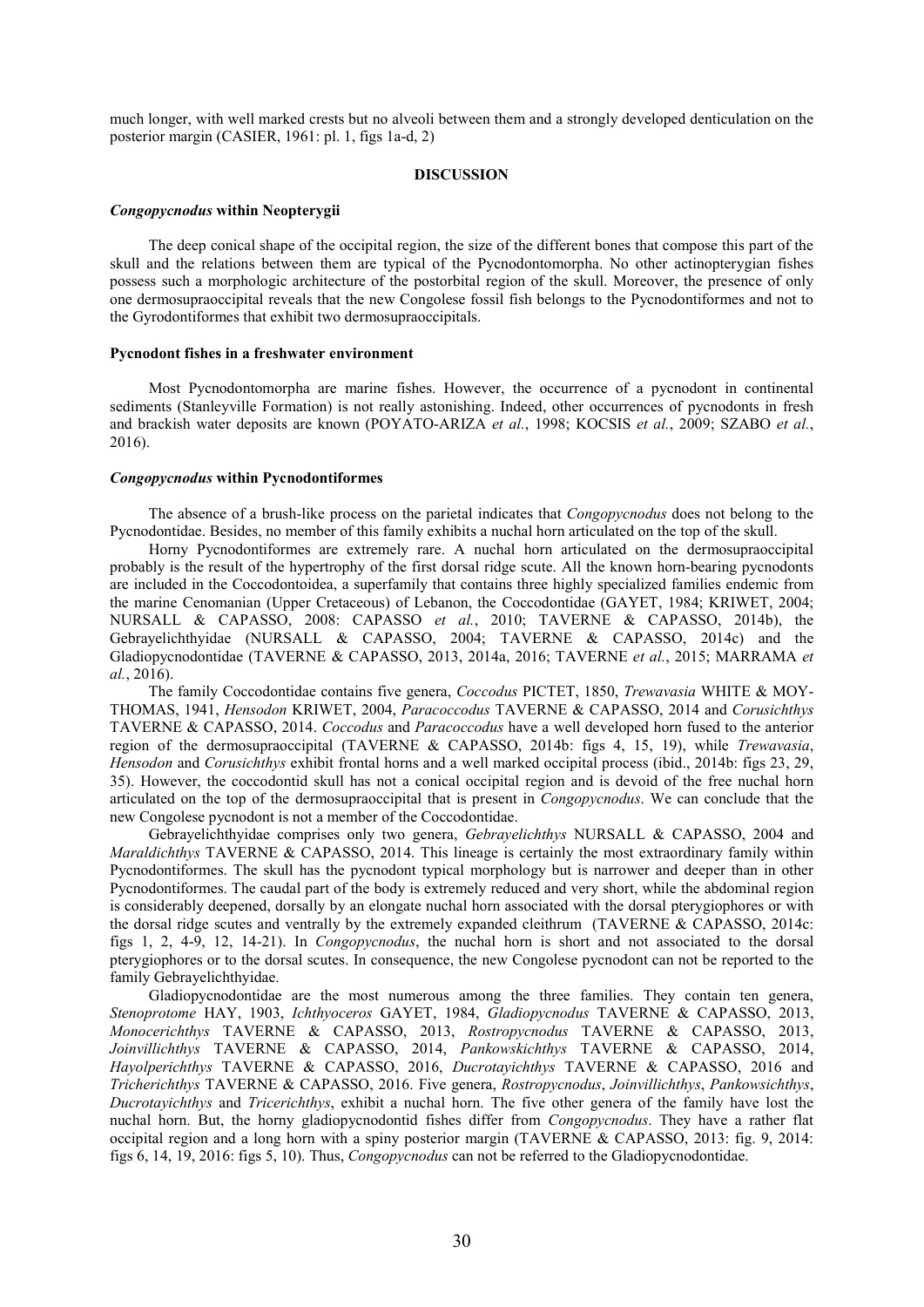However, *Congopycnodus* can be considered as an anatomical precursor of Gebrayelichthyidae and Gladiopycnodontidae. Indeed, the gebrayelichtyid cranial morphology differs from that of *Congopycnodus* simply by the deepening and the narrowing of the occipital region, by the important lengthening of the nuchal horn and its association with the dorsal pterygiophores or with the dorsal ridge scutes. As for the horny Gladiopycnodontidae, their skull differs from that of *Congopycnodus* principally by the flattening of the occipital region, the lengthening of the nuchal horn and the development of spines on the posterior border of this horn.

#### The validity of *Congopycnodus*

No other horny pycnodond fish than *Congopycnodus* exhibits a deep conical occipital region associated to a rather short free nuchal horn. These features justify the peculiar generic status of the new Middle Jurassic African pycnodontiform.

As previously written, the coccodontoid *Congopycnodus* does not belong to the three families already ranged within the superfamily Coccodontoidea. However, the osteology of the new Congolese pycnodont remains for a great part unknown. In these conditions, I prefer to let *Congopycnodus* family *incertae sedis* than to erect for it a peculiar new family.

## Zoogeographical implications (Fig. 4)

 As already said, the oldest known Pycnodontomorpha appear in Europe (Austria, Italy, Belgium, Luxemburg) during the Late Triassic (GORJANOVIC-KRAMBERGER, 1905; TINTORI, 1980; DELSATE & KRIWET, 2004; NURSALL, 2010). Until recently, their only occurrences during the Lower and the Middle Jurassic were also confined to Europe (NURSALL, 1996; KRIWET, 2001a; STUMPF *et al.*, 2017). But pycnodont remains (cf. *Gyrodus* AGASSIZ, 1833) were recorded in the Lower-Middle Jurassic of Thailand a few years ago (CAVIN *et al.*, 2009).

 So, during the time period separating the Late Triassic from the Middle Jurassic, pycnodont fishes were able to cross all the length of the Tethys Ocean from Europe to the Far East, by longing the Asian southern coast.

 It is reasonable to think that the same kind of explanation is valid to explain the Congolese geographic position of *Congopycnodus* during the Middle Jurassic, *i. e.,* a migration from Europe along the northern and eastern coasts of the African region of the partly broken Gondwana. A lineage of horny pycnodont fishes probably expanded there, in the marine area of the break that began to separate the two large provinces of Gondwana, the western South America-Africa on the one hand and the eastern Madagascar-India-Antarctica-Australia on the other hand. One of these marine horny pycnodonts migrated via the regional hydrographic net from the African eastern coast into the large lake occupying the region of Kisangani during the Middle Jurassic. The distance to pass over is not very important. That fish became the freshwater genus *Congopycnodus*.

## *Congopycnodus* and its bearing on the origin of coccodontoid pycnodont fishes

 Coccodontoidea are by far the most highly specialized lineage among Pycnodontomorpha. But, until now, no pycnodont precursor of this assemblage was known. So, the sudden apparition of a so advanced group in the Lebanese sea during the Cenomanian remained mysterious. *Congopycnodus* and the marine horny pycnodont fishes supposed to be present along the eastern African coast during the Jurassic (see the preceding subchapter) could explain that strange event. Some of these East African horny pycnodonts probably migrated northward during the Early Cretaceous and reached the Near East realm of the Mesogea to become there the Coccodontoidea.

#### ACKNOWLEDGMENTS

 I greatly thank Dr. Thierry DE PUTTER and Dr. Florias MEES, from the Department of Geology and Mineralogy of the MRAC, for allowing me the access to the specimens studied in the present paper. I also thank Mr. Adriano VANDERSYPEN, from the Belgian Royal Institute for Natural Sciences, for his technical help. I am grateful to the anonymous reviewers who have read and commented the present text.

## **REFERENCES**

CAPASSO, L., TAVERNE, L. & NOHRA, R., 2010. A re-description of *Hensodon spinosus*, a remarkable coccodontid fish (Actinopterygii, +Pycnodontiformes) from the Cenomanian (Late Cretaceous) of Haqel, Lebanon. *Bulletin de l'Institut Royal des Sciences Naturelles de Belgique*, *Sciences de la Terre*, 80 : 145-162.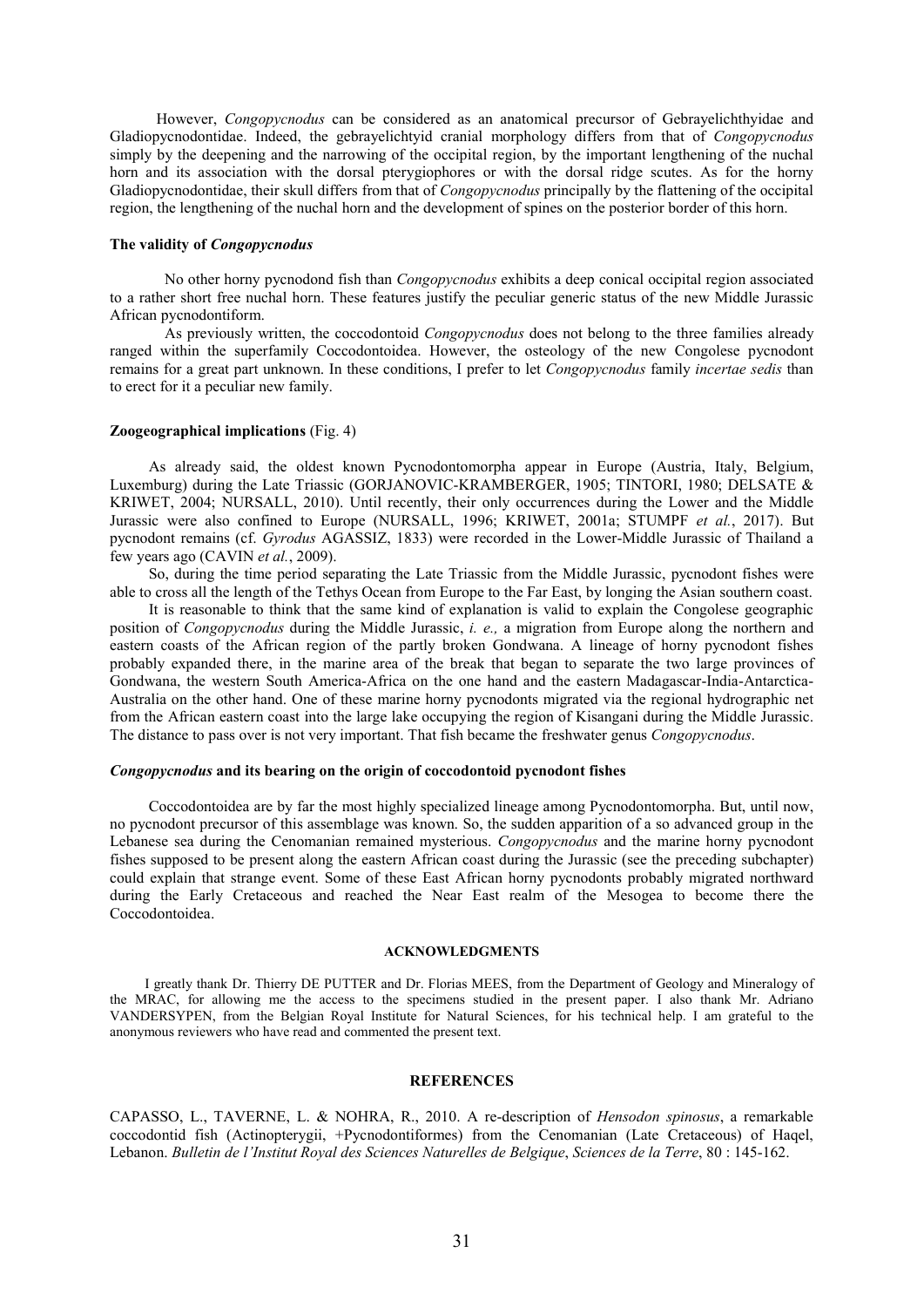CASIER, E., 1961. Matériaux pour la faune ichthyologique éocrétacique du Congo. *Annales du Musée Royal de l'Afrique Centrale*, *Sciences Géologiques*, 39: I-XII + 1-96.

CAVIN, L., DEESRI, U. & SUTEETHORN, V., 2009. The Jurassic and Cretaceous bony fish record (Actinopterygii, Dipnoi) from Thailand. *In*: BUFFETAUT, E., CUNY, G., LE LOEUFF, J. & SUTEETHORN, V. (eds), Late Palaeozoic and Mesozoic Ecosystems in SE Asia. *Geological Society*, London, *Special Publications*, 315: 125-139.

COLIN, J.-P., 1994. Mesozoic-Cenozoic lacustrine sediments in Zaire Interior Basin. *In*: GIERLOWSKI-KORDESCHAND, E. & KELTTZ, K. (eds), Global Geological Record of Lake Basins, I.G.C.P. Project 324,Cambridge University Press, Cambridge, 1: 31-36.

DELSATE; D. & KRIWET, J., 2004. Late Triassic pycnodont fish remains (Neopterygii, Pycnodontiformes) from the Germanic basin. *Eclogae Geologicae Helvetiae*, 97: 183-191.

DE SAINT-SEINE, P., 1949. Les poissons des calcaires lithographiques de Cerin (Ain). *Nouvelles Archives du Muséum d'Histoire Naturelle de Lyon*, 2 : I-VII and 1-357.

DE SAINT-SEINE, P., 1950. Contribution à l'étude des vertébrés fossiles du Congo Belge. *Annales du Musée Royal du Congo Belge*, Tervuren (Belgique), Série in-8°, *Sciences Géologiques*, 5: 1-32.

DE SAINT-SEINE, P., 1955. Poissons fossiles de l'étage de Stanleyville (Congo belge).

Première partie. La faune des argilites et schistes bitumineux. *Annales du Musée Royal du Congo Belge*, Tervuren (Belgique), Série in-8°, *Sciences Géologiques*, 14: 1-126.

DE SAINT-SEINE, P. & CASIER, E., 1962. Poissons fossiles de l'étage de Stanleyville (Congo). Deuxième partie. La faune marine des Calcaires de Songa. *Annales du Musée Royal de l'Afrique Centrale*, Tervuren (Belgique), Série in-8°, *Sciences Géologiques*, 44: 1-52.

GAYET, M., 1984. *Ichthyoceros spinosus* nov. gen., nov. sp., du Cénomanien inférieur de Hakel (Liban) et ses affinités avec le genre *Trewavasia* (Pisces, Pycnodontiformes, Coccodontidae). *Bulletin du Muséum National d'Histoire Naturelle*, Paris, 4<sup>e</sup> série, 6, section C, 3 : 287-307.

GORJANOVIC-KRAMBERGER, K., 1905. Die obertriadische Fischfauna von Hallein in Salsburg. *Beiträge zur Paläontologie Österreichs Ungarns und des Orients*, 18: 123-224.

KRIWET, J., 2001a. Palaeobiogeography of pycnodontiform fishes (Actinopterygii, Neopterygii). *In*: MELENDEZ, G., HERRERA, Z., DELVENE, G. & AZANZA, B. (eds) *Los fósiles y la paleogeographia. XII Jornadas de la Sociedad Española de Paleontologia*: 121-130. Universidad de Zaragoza, Zaragoza.

KRIWET, J., 2001b. Feeding mechanisms and ecology of pycnodont fishes (Neopterygii, +Pycnodontiformes). *Mitteilungen aus dem Museum für Naturkunde in Berlin*, *Geowissenschaftliche Reihe*, 4: 139-165.

KRIWET, J., 2004. A new pycnodont fish genus (Neopterygii, Pycnodontiformes) from the Cenomanian (Upper Cretaceous) of Mount Lebanon. *Journal of Vertebrate Paleontology*, 24 (3): 525-532.

KOCSIS, L., ÖSI, A., VENNEMAN, T., TRUEMAN, C. N. & PALMER, M. R., 2009. Geochemical study of vertebrate fossils from the Upper Cretaceous (Santonian) Csehbánya Formation (Hungary): evidence for a freshwater habitat of mosasaurs and pycnodont fish. *Palaeogeography, Palaeoclimatology, Palaeoecology*, 280: 532-542.

MARRAMÀ, G., VILLIER, B., DALLA VECCHIA, F. M. & CARNEVALE, G., 2016. A new species of *Gladiopycnodus* (Coccodontoidea, Pycnodontomorpha) from the Cretaceous of Lebanon provides new insights about the morphological diversification of pycnodont fishes through time. *Cretaceous Research*, 61: 34-43.

MARTIN-ABAD, H. & POYATO-ARIZA, F. J., 2013. Historical patterns of distribution in Pycnodontiform and Amiiform fishes in the context of moving plates. *GeologicaBelgica*, 16 (4): 217-226.

NURSALL, J. R., 1996. Distribution and ecology of pycnodont fishes. *In*: ARRATIA, G. & VIOHL, G. (eds) Mesozoic Fishes – Systematics and Paleoecology, Verlag Dr. F. PFEIL, München: 115-124.

NURSALL, J. R., 1999. The pycnodontiform bauplan: the morphology of a successful taxon. *In*: ARRATIA, G. & SCHULTZE, H. P. (eds) Mesozoic Fishes 2 – Systematics and Fossil Record, Verlag Dr. F. PFEIL, München: 189-214.

NURSALL, J. R., 2010. The case for pycnodont fishes as the fossil sister-group of teleosts. *In*: NELSON, J. S., SCHULTZE, H.-P. & WILSON, M. V. H. (eds) Origin and phylogenetic interrelationships of teleosts, Verlag Dr. F. PFEIL, München: 37-60.

NURSALL, J. R. & CAPASSO, L., 2004. *Gebrayelichthys* (novum), an extraordinary genus of neopterygian fishes from the Cenomanian of Lebanon. *In*: ARRATIA, G. & TINTORI, A. (eds) Mesozoic Fishes 3 – Systematics, Paleoenvironments and Biodiversity, Verlag Dr. F. PFEIL, München: 317-340.

NURSALL, J. R. & CAPASSO, L., 2008. Additional specimens from Lebanon reveal more of the structure of the pycnodont fish *Trewavasia carinata* (DAVIS, 1887). *In*: ARRATIA, G., SCHULTZE, H. P. & WILSON, M. V. H. (eds) Mesozoic Fishes 4 – Homology and Phylogeny, Verlag Dr. F. PFEIL, München: 143-166.

POYATO-ARIZA, F. J., 2005. Pycnodont fishes: morphologic variation, ecomorphologic plasticity, and a new interpretation of their evolutionary history. *Bulletin of the Kitakyushu Museum of Natural History and Human History*, Series A (Natural History), 3: 169-184.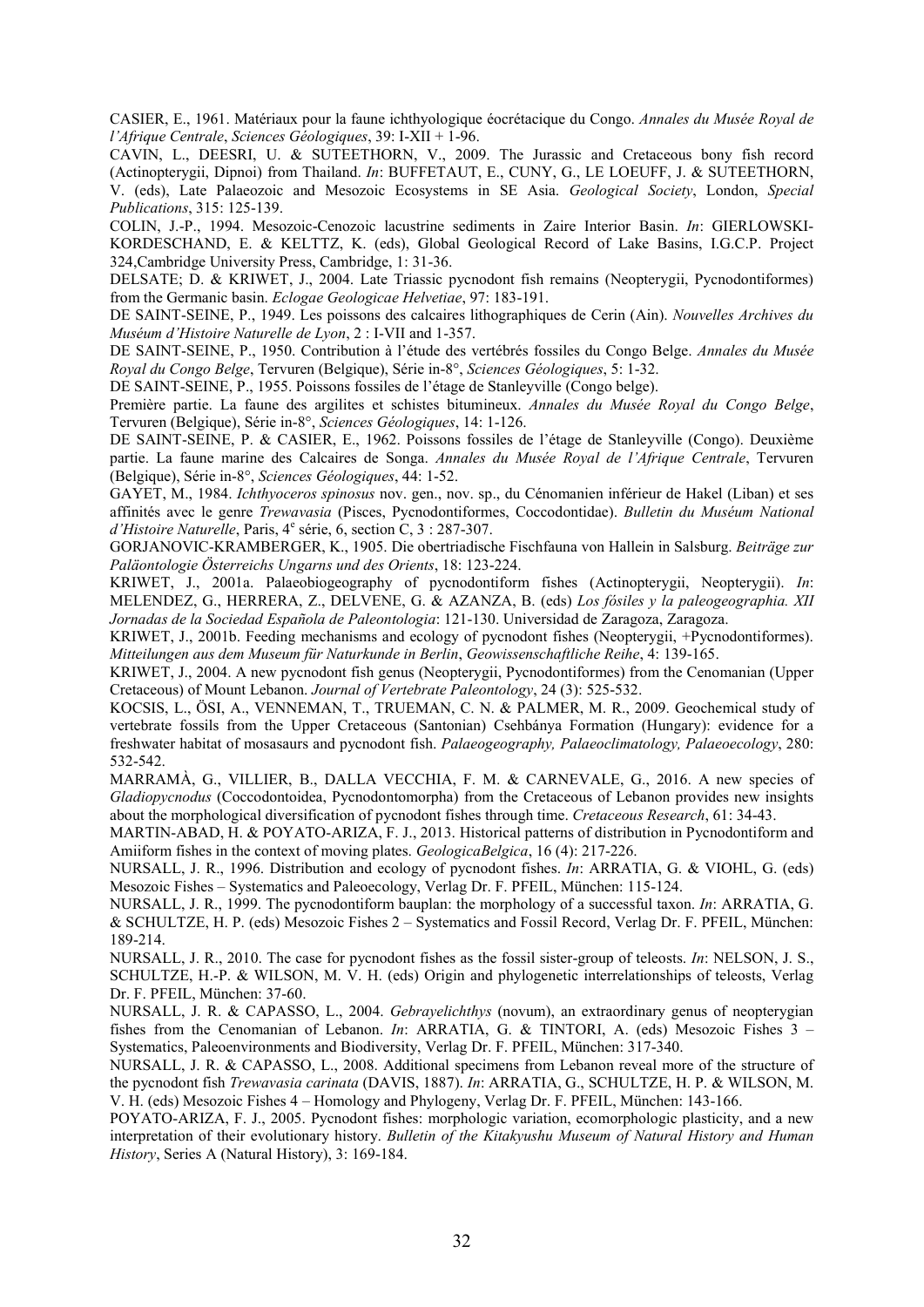POYATO-ARIZA, F. J. 2015. Studies on pycnodont fishes (I): evaluation of their phylogenetic position among actinopterygians. *Rivista Italiana di Paleontologia e Stratigrafia*, 121(3): 329-343.

POYATO-ARIZA, F. J. & MARTIN-ABAD, H., 2013. History of two lineages: Comparative analysis of the fossil record in Amiiformes and Pycnodontiformes (Osteichthyes, Actinopterygii). *Spanish Journal of Palaeontology*, 28 (1): 79-90.

POYATO-ARIZA, F. J., TALBOT, M. R., FREGENAL-MARTINEZ, M. A., Meléndez, N. & WENZ, S., 1998. First isotopic and multidisciplinary evidence for non marine coelacanths and pycnodontiform fishes. *Palaeogeography, Palaeoclimatology, Palaeoecology*, 144: 65-84.

STUMPF, S, ANSORGE, J., PFAFF, C. & KRIWET, J., 2017. Early Jurassic diversification of pycnodontiform fishes (Actinopterygii, Neopterygii) after the end-Triassic extinction event: evidence from a new genus and species, Grimmenodon aureum. Journal of Vertebrate Paleontology, 37 (4), DOI: species, *Grimmenodon aureum*. *Journal of Vertebrate Paleontology*, 37 (4), DOI: 10.1080/02724634.2017.1344679: 1-14.

SZABÓ, M., GULYÃS, P. & ÖSI, A., 2016. Late Cretaceous (Santonian) pycnodontid (Actinopterygii, Pycnodontidae) remains from the freshwater deposits of the Csehbánya Formation, (Iharkút, Bakony Mountains, Hungary). *Annales de Paléontologie*, 102: 123-134.

TAVERNE, L., 1975. Étude ostéologique de *Leptolepis caheni*, téléostéen fossile du Jurassique supérieur (Kimméridgien) de Kisangani (ex-Stanleyville, Zaïre) précédemment décrit dans le genre *Paraclupavus*. *Revue de Zoologie Africaine*, 89 (4): 821-853.

TAVERNE, L., 2001. Position systématique et relations phylogénétiques de *Paraclupavus* (« *Leptolepis* ») *caheni*, téléostéen marin du Jurassique moyen de Kisangani (Calcaires de Songa, Étage de Stanleyville), République Démocratique du Congo. *Musée Royal de l'Afrique Centrale*, Tervuren, Belgique, *Département de Géologie et Minéralogie*, *Rapport Annuel 1999-2000*: 55-76.

TAVERNE, L., 2011a. Ostéologie et relations phylogénétique de *Steurbautichthys* (« *Pholidophorus* ») *aequatorialis* gen. nov. (Teleostei, « Pholidophoriformes ») du Jurassique moyen de Kisangani, en République Démocratique du Congo. *Bulletin de l'Institut Royal des Sciences Naturelles de Belgique*, *Sciences de la Terre*, 81: 129-173.

TAVERNE, L., 2011b. Ostéologie et relations de *Catervariolus* (Teleostei, « Pholidophoriformes ») du Jurassique moyen de Kisangani (Formation de Stanleyville) en République Démocratique du Congo. *Bulletin de l'Institut Royal des Sciences Naturelles de Belgique*, *Sciences de la Terre*, 81: 175-212.

TAVERNE, L., 2011c. Ostéologie et relations de *Ligulella* (Halecostomi, Ligulelliformes nov. ord.) du Jurassique moyen de Kisangani (Formation de Stanleyville) en République Démocratique du Congo. *Bulletin de l'Institut Royal des Sciences Naturelles de Belgique*, *Sciences de la Terre*, 81: 213-233.

TAVERNE, L., 2014a Ostéologie et position systématique de *Songanella callida* (Teleostei, Catervarioliformes *nov. ord.*) du Jurassique moyen de Kisangani (Formation de Stanleyville, Calcaires de Songa) en République Démocratique du Congo. *Geo-Eco-Trop*, 37 [2013] (1): 1-32*.*

TAVERNE, L., 2014b. Osteology and relationships of *Songaichthys luctacki* gen. and sp. nov. (Teleostei, Ankylophoriformes ord. nov.) from the Middle Jurassic (Songa Limestones) of Kisangani (Democratic Republic of Congo). *Geo-Eco-Trop*, 37 [2013] (1): 33-52.

TAVERNE L., 2015a. Osteology and phylogenetic relationships of *Congophiopsis lepersonnei* gen. nov. (Halecomorphi, Ionoscopiformes) from the Songa Limestones (Middle Jurassic, Stanleyville Formation), Democratic Republic of Congo. *Geo-Eco-Trop*, 38 [2014] (2): 223-240.

TAVERNE, L., 2015b. Osteology and relationships of *Kisanganichthys casieri* gen. and sp. nov. (Teleostei, Catervariolidae) from the Middle Jurassic (Stanleyville Formation) of Kisangani (Congo R. D.). Comments on the systematic position of Catervarioliformes. *Geo-Eco-Trop*, 38 [2014] (2): 241-258.

TAVERNE, L., 2017. Osteology and relationships of *Signeuxella preumonti* (Teleostei, "Pholidophoriformes") from the continental Middle Jurassic (Stanleyville Formation) of Kisangani (Democratic Republic of Congo). *Geo-Eco-Trop*, 41 [2017] (1): 85-98.

TAVERNE, L. & CAPASSO, L., 2013. Gladiopycnodontidae, a new family of pycnodontiform fishes from the Late Cretaceous of Lebanon, with the description of three genera. *European Journal of Taxonomy*, 57: 1-30.

TAVERNE, L. & CAPASSO, L., 2014a. On the « *Coccodus* » *lindstroemi* species complex (Pycnodontiformes, Gladiopycnodontidae) from the marine Late Cretaceous of Lebanon, with the description of two new genera. *European Journal of Taxonomy*, 101: 1-27.

TAVERNE, L. & CAPASSO, L. 2014b. Ostéologie et phylogénie des Coccodontidae, une famille remarquable de poissons Pycnodontiformes du Crétacé supérieur marin du Liban, avec la description de deux nouveaux genres. *Palaeontos*, 25: 3-43.

TAVERNE, L. & CAPASSO, L., 2014c. Ostéologie et relations phylogénétiques des Gebrayelichthyidae (Halecostomi, Pycnodontomorpha), une extraordinaire famille de poissons du Crétacé supérieur marin du Liban, avec la description d'un nouveau genre. *Palaeontos*, 25: 44-68.